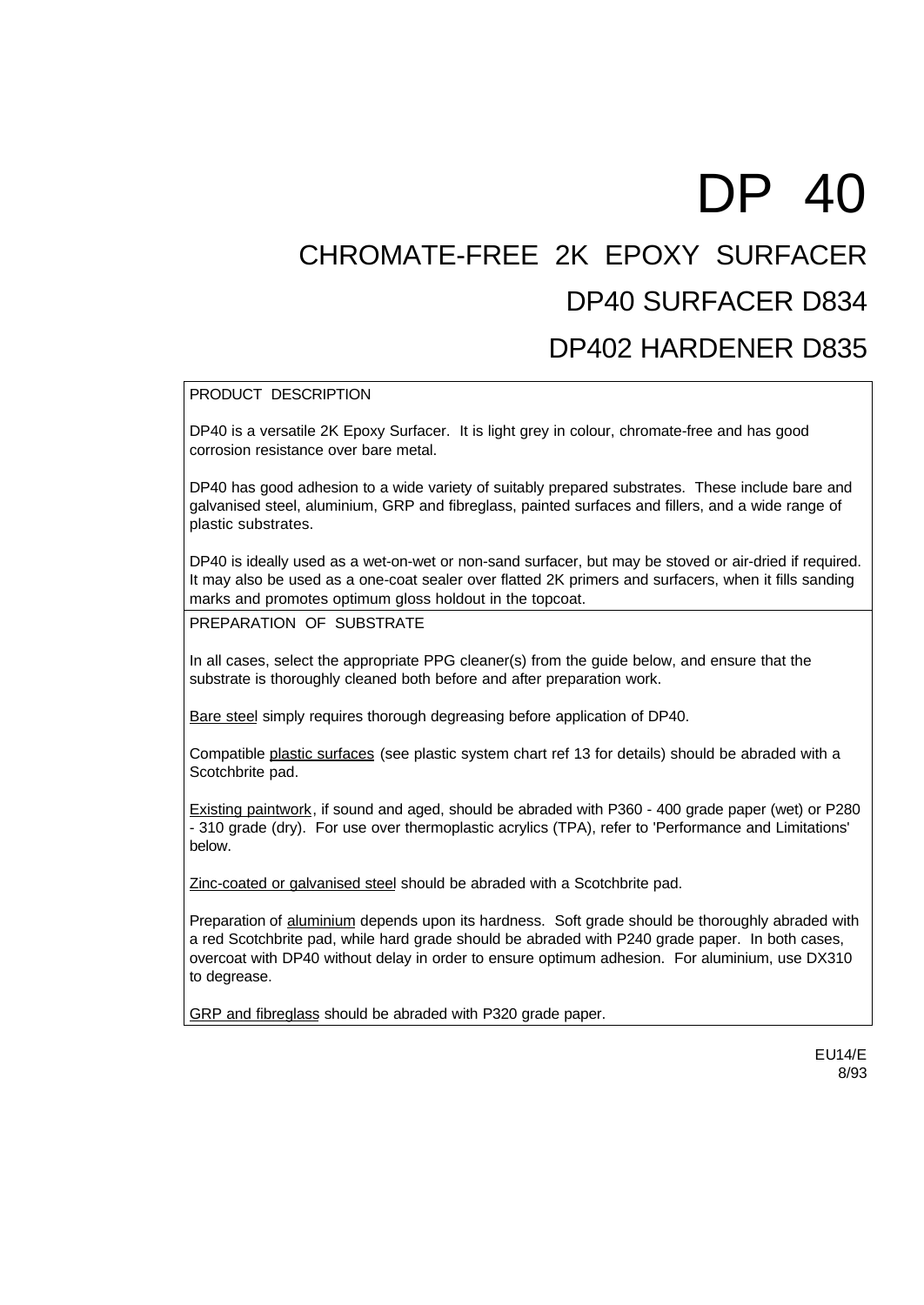| GUIDE TO SELECTION OF SUBSTRATE CLEANER                                                                                        |                                                       |                             |                                                                                                                                                                                |                               |                  |                       |                             |
|--------------------------------------------------------------------------------------------------------------------------------|-------------------------------------------------------|-----------------------------|--------------------------------------------------------------------------------------------------------------------------------------------------------------------------------|-------------------------------|------------------|-----------------------|-----------------------------|
| Code                                                                                                                           | Product                                               |                             | Purpose                                                                                                                                                                        |                               |                  |                       |                             |
| D845<br>D837                                                                                                                   | DX310 High-Strength<br>Degreaser<br>DX330 Spirit Wipe |                             | For use as a pre-cleaner in the first stage of the<br>repair process. Use before starting any repair work.<br>Suitable for removing dirt, grease or other                      |                               |                  |                       |                             |
| D842                                                                                                                           | DX380 Low-VOC<br>Cleaner                              |                             | contaminants before or during the painting process.<br>Particularly designed to remove contaminants<br>after sanding, and in areas where VOC<br>emissions should be minimised. |                               |                  |                       |                             |
| D846                                                                                                                           | Degreasing Agent<br>for Plastics                      |                             | A fast, effective degreaser specially formulated<br>to avoid adverse effects on plastic substrates.                                                                            |                               |                  |                       |                             |
|                                                                                                                                | <b>APPLICATION GUIDE</b>                              |                             |                                                                                                                                                                                |                               |                  |                       |                             |
|                                                                                                                                |                                                       | NON-SAND<br><b>SURFACER</b> |                                                                                                                                                                                | WET-ON-WET<br><b>SURFACER</b> |                  | <b>SEALER</b>         |                             |
| <b>Mixing Ratio</b>                                                                                                            |                                                       | D834<br>D835                | 1 vol<br>1 vol                                                                                                                                                                 | D834<br>D835                  | $1$ vol<br>1 vol | D834<br>D835<br>D866* | 1 vol<br>1 vol<br>$0.5$ vol |
| * For exceptional conditions of temperature and humidity (>35°C / >70 %), the use of Very<br>Slow Thinner D869 is recommended. |                                                       |                             |                                                                                                                                                                                |                               |                  |                       |                             |
| Potlife                                                                                                                        |                                                       | 16 hours / 20°C             |                                                                                                                                                                                | 16 hours / 20°C               |                  | 16 hours / 20°C       |                             |
| Spray viscosity at 20°C                                                                                                        |                                                       | 16 secs DIN4                |                                                                                                                                                                                | 16 secs DIN4                  |                  | 12 secs DIN4          |                             |
| Spraygun setup<br>gravity:                                                                                                     |                                                       | $1.4 \text{ mm}$            |                                                                                                                                                                                | $1.4 \text{ mm}$              |                  | $1.4 \text{ mm}$      |                             |
| suction:                                                                                                                       |                                                       | $1.8$ mm                    |                                                                                                                                                                                | $1.8$ mm                      |                  | $1.8$ mm              |                             |
| Spray pressure                                                                                                                 |                                                       | 4 bar                       |                                                                                                                                                                                | 4 bar                         |                  | 4 bar                 |                             |
| Number of coats                                                                                                                |                                                       | $2 - 4$                     |                                                                                                                                                                                | 2                             |                  | 1 full                |                             |
| Flash off at $20^{\circ}$ C:<br>between coats<br>before topcoat                                                                |                                                       | 10 minutes<br>45 minutes    |                                                                                                                                                                                | 5 - 10 minutes<br>15 minutes  |                  | n/a<br>10 minutes     |                             |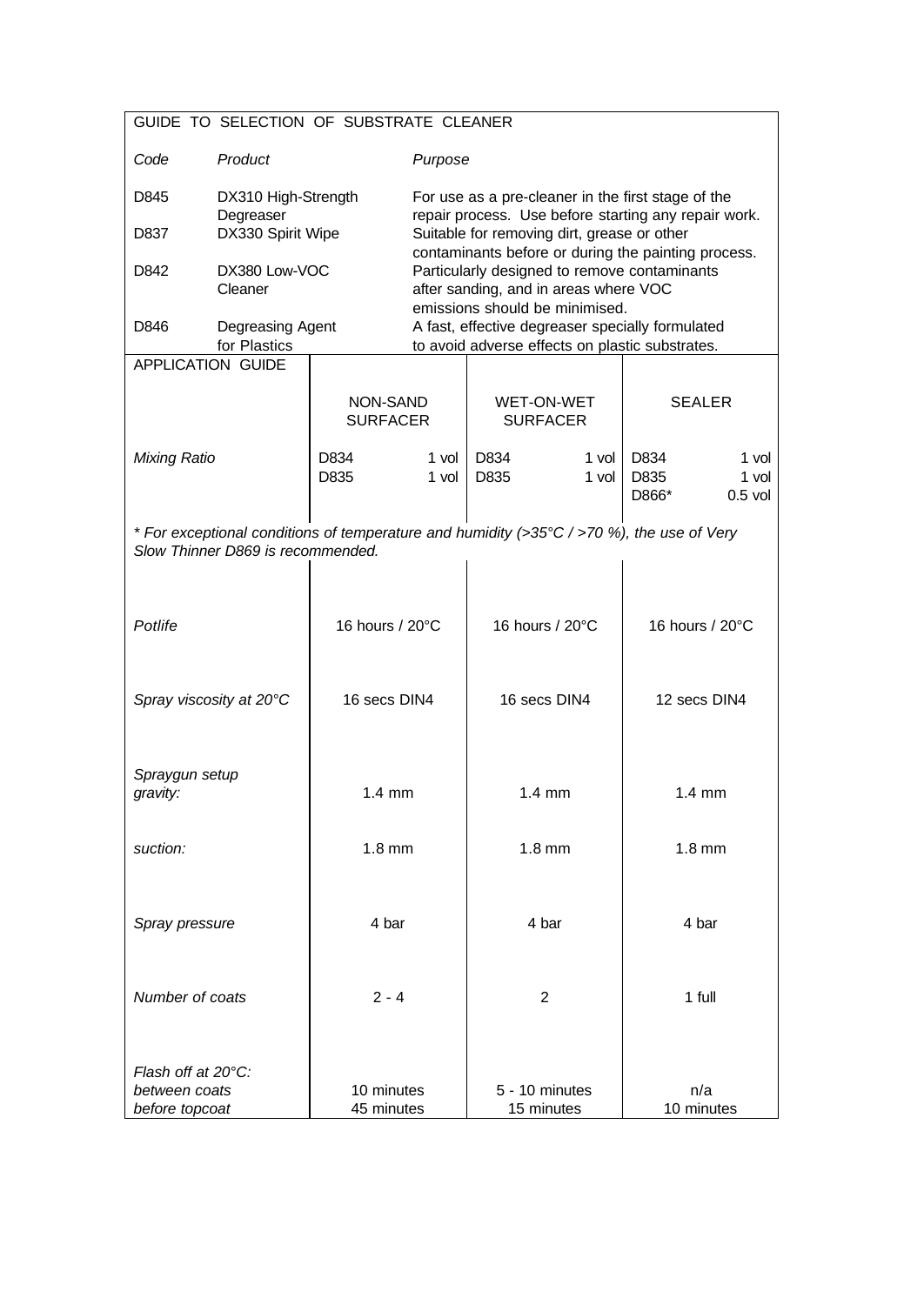| APPLICATION GUIDE                                                                                                           |                                                             |                                      |                            |  |  |  |  |
|-----------------------------------------------------------------------------------------------------------------------------|-------------------------------------------------------------|--------------------------------------|----------------------------|--|--|--|--|
|                                                                                                                             | NON-SAND<br><b>SURFACER</b>                                 | <b>WET-ON-WET</b><br><b>SURFACER</b> | <b>SEALER</b>              |  |  |  |  |
| Drying times:<br>dust-free at 20°C<br>through dry at 20°C<br>through dry at 70°C                                            | 15 minutes<br>4 hours<br>30 minutes                         | 15 minutes<br>n/a<br>n/a             | n/a<br>n/a<br>n/a          |  |  |  |  |
| Total dry film build:<br>minimum<br>maximum                                                                                 | 30 <sub>µ</sub> m<br>$50 \mu m$                             | $25 \mu m$<br>35 <sub>µ</sub> m      | $15 \mu m$<br>$20 \mu m$   |  |  |  |  |
| theoretical coverage **                                                                                                     | $6 - 6.5$ m <sup>2</sup> /l                                 | $6.5 - 7$ m <sup>2</sup> /l          | $9 - 10$ m <sup>2</sup> /l |  |  |  |  |
| Theoretical coverage in ready-to-spray litres, giving a dry film thickness between indicated<br>minimum and maximum values. |                                                             |                                      |                            |  |  |  |  |
| Flatting                                                                                                                    | In normal use it is not necessary to sand this product      |                                      |                            |  |  |  |  |
| Overcoat with                                                                                                               | any PPG 2K primer or Deltron topcoat<br>any Deltron topcoat |                                      |                            |  |  |  |  |